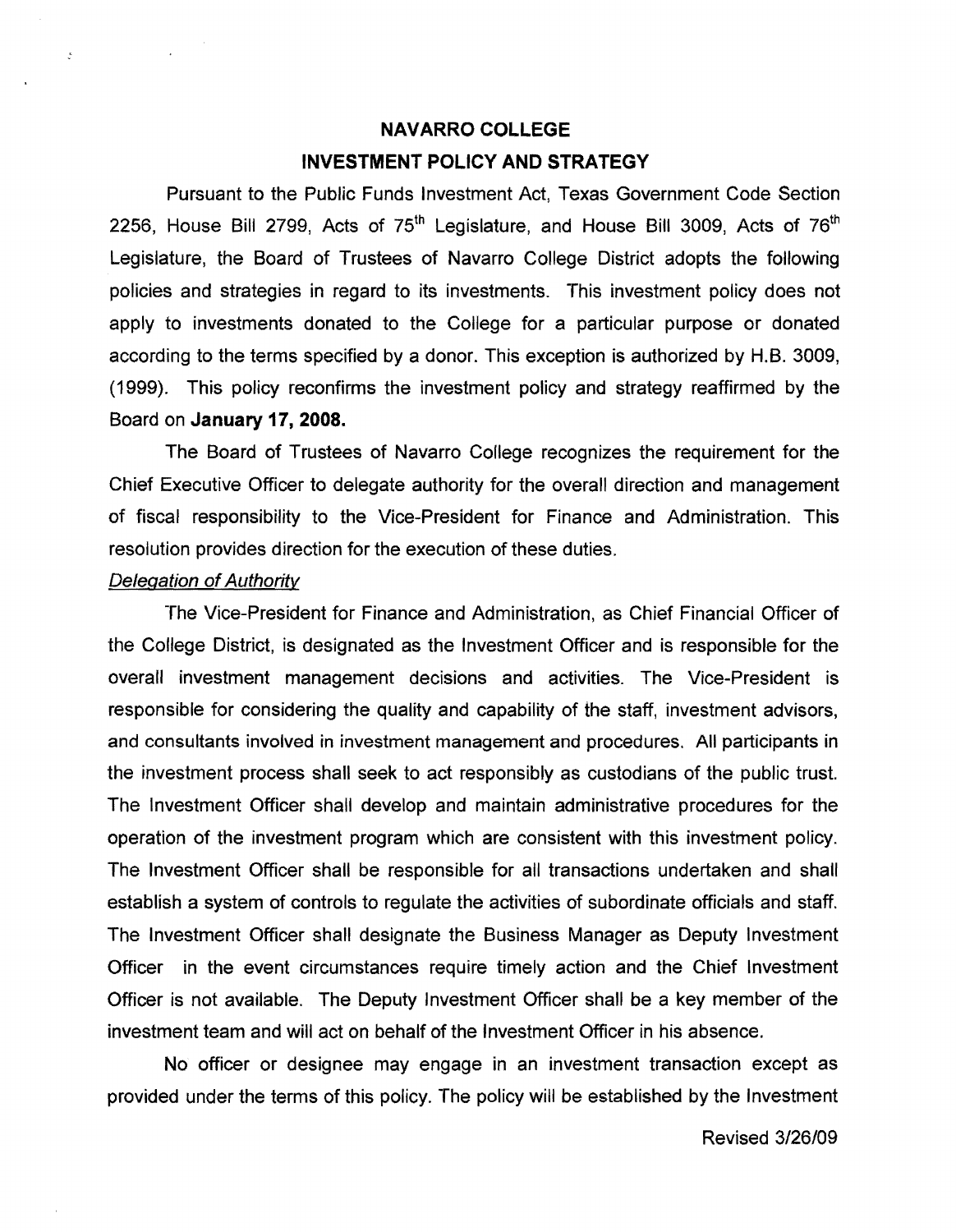Officer and recommended by the President to the Board of Trustees for final approval. This authority is effective until rescinded by the Board of Trustees or until the termination of employment.

# Scope

This investment policy applies to all the financial assets and funds held by the Navarro College District. Navarro College consolidates its funds into one investment fund for investment purposes for efficiency and maximum investment opportunity. These funds are defined in Navarro College's Annual Financial Report and include:

Educational and General Fund, Debt Service Fund, Plant Fund, Auxiliary Fund, Agency Fund, Student Financial Aid Funds and any other funds held by Navarro College unless specifically exempted by the Board of Trustees and this policy.

#### **OBJECTIVES**

#### **Safety**

Safety of principal is the foremost objective of the investment program. Investments shall be undertaken in a manner that seeks to ensure the preservation of capital in the overall portfolio.

There are various types of investment risks faced by the College's portfolio. In compliance with Governmental Accounting Standards Board (GASB) Statement 40, the College addresses these various types of risk.

#### Custodial Risk

Custodial Risk is defined as (1) deposits that are uninsured and either (a) uncollaterilized or collateralized but not in the governments name or investments that are uninsured and unregistered.

In accordance with the collateralization policy for deposits and certificates of deposits, all of Navarro College's investments are fully collateralized by FDIC insurance, pledged securities and/or a surety bond in the name of the College District.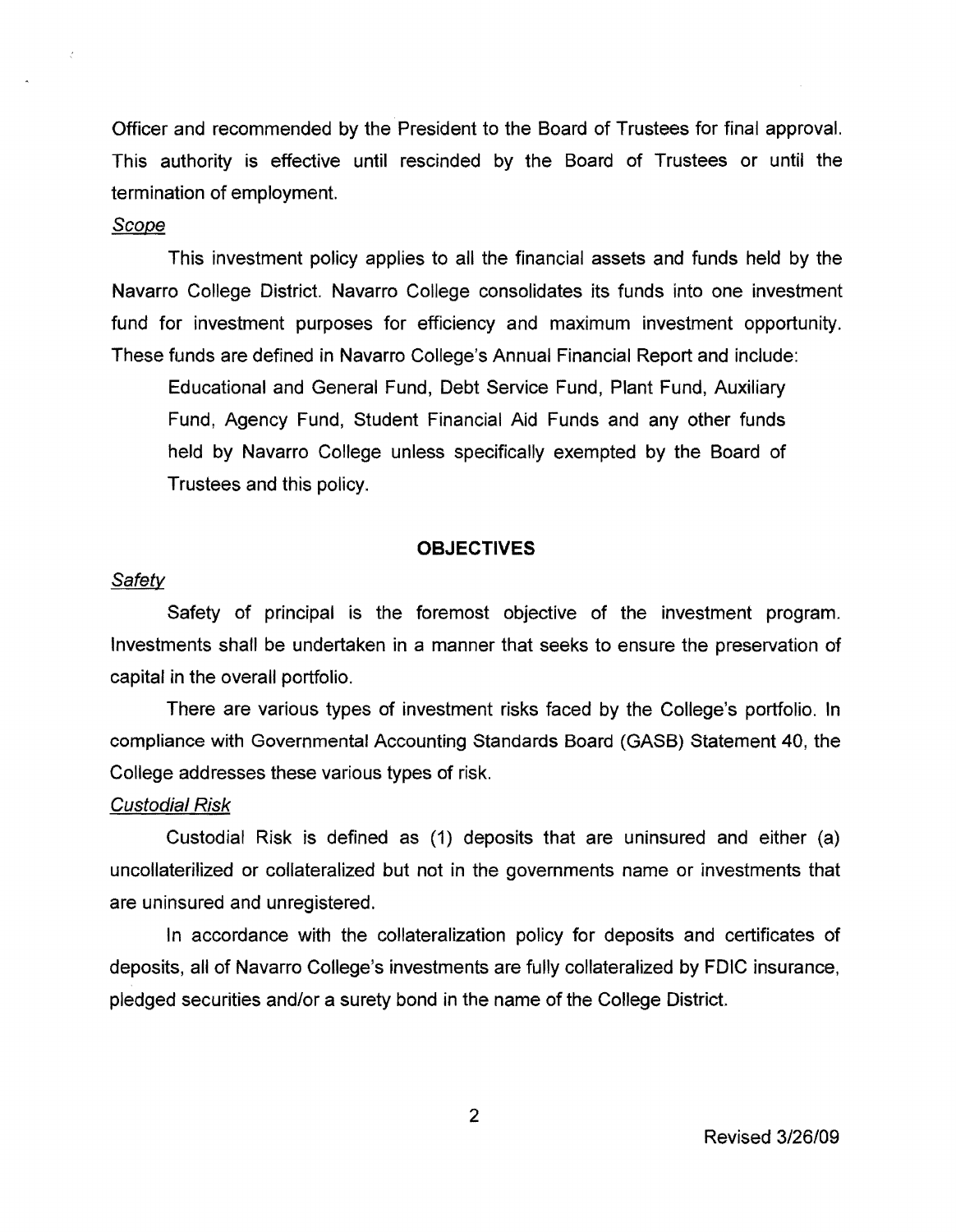#### Credit Risk

Credit Risk is the risk of loss due to the failure of the security or backer. **In** order to disclose credit risk, credit ratings from a national statistical organization will be reported on the year-end investment report. Obligations of or guaranteed by the U.S. Government do not require disclosure of credit quality. Certificates of Deposit are fully collateralized and do not require a credit risk rating. **If** an investment is unrated, that fact must be disclosed.

# Concentration of Credit Risk

In accordance with GASS 40, governments need to disclose by amount and issues any concentration in one issuer that represents five percent (5%) or more of the total assets in the portfolio for that business activity.

Investments issued or explicitly guaranteed by the U.S. Governments and investments in mutual funds or pools are excluded. Navarro College's auditors classify short-term Certificates of Deposit as "Deposits" and do not require disclosure. Longterm Certificates of Deposit are fully collateralized and do not require disclosure.

#### Interest Rate Risk

Navarro College needs to disclose its interest rate sensitivity of its investments. Individual investment maturities will be listed in the investment report and a Maturity Schedule will be presented for the Navarro College Soard of Trustees review in the quarterly investment report. Variable interest rate instruments are discouraged since these items are highly sensitive to interest rate changes. In addition, maturities of investments generally should be five years or less.

#### Liguidity

The investment portfolio shall remain sufficiently liquid to meet all operating requirements that may be reasonably anticipated. This is accomplished by structuring the portfolio so that securities mature concurrent with cash needs to meet anticipated demands. Since all possible cash demands cannot be anticipated, the portfolio should consist largely of securities with active secondary or resale markets.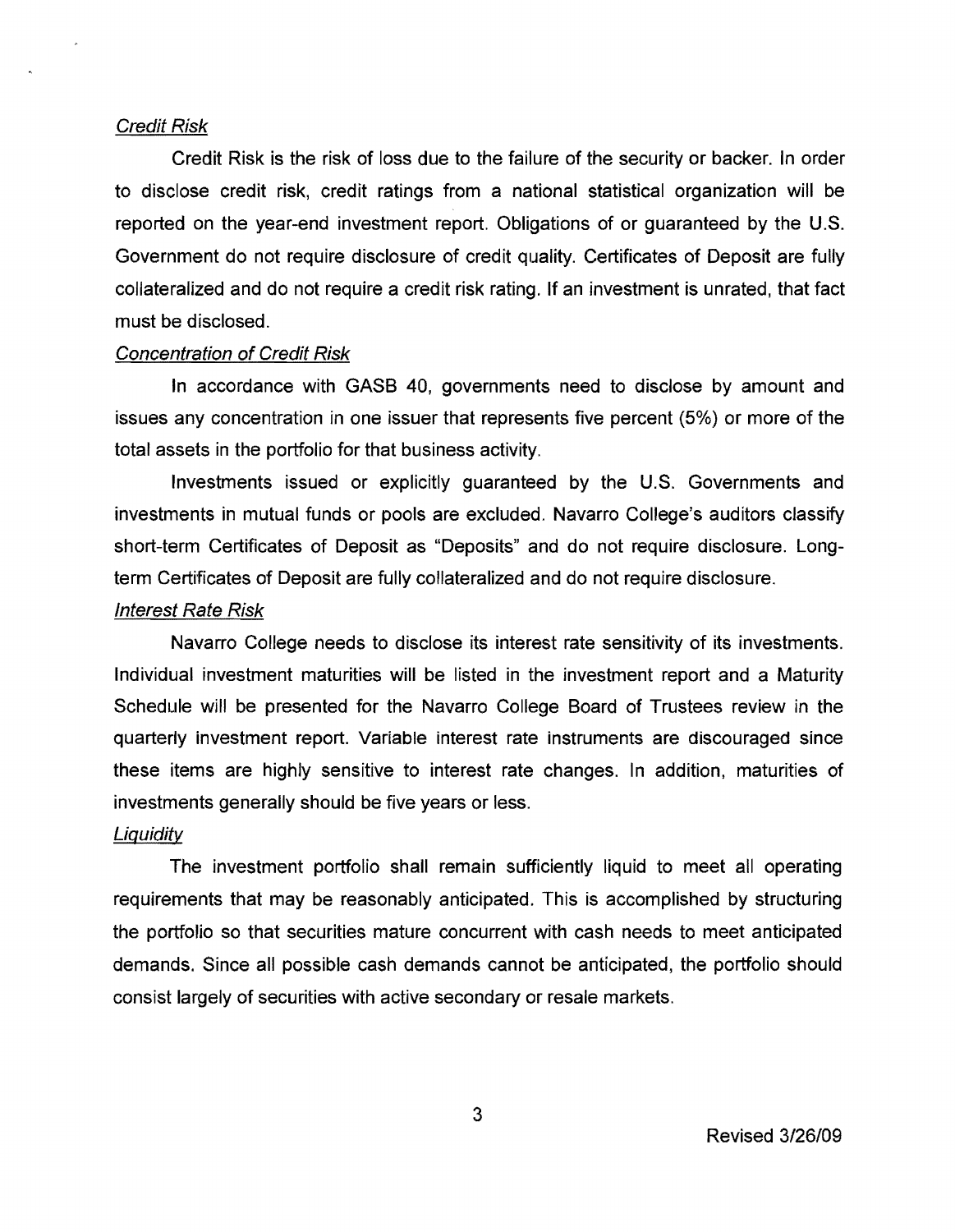Yield

The investment portfolio shall be designed with the objective of attaining a market rate of return throughout budgetary and economic cycles, taking into account the investment risk constraints and liquidity needs. Return on investment is of least importance compared to the safety and liquidity objectives described above. The core of investments is limited to relatively low risk securities in anticipation of earning a fair return relative to the risk being assumed. Securities shall not be sold prior to maturity with the following exceptions:

a declining credit security could be sold early to minimize loss of principal; a security swap would improve the quality, yield, or target duration in the portfolio; or liquidity needs of the portfolio require that the security be sold.

#### **INTERNAL CONTROL PROCEDURES**

Internal control is the process by which Navarro College's Board of Trustees and management obtain reasonable assurance as to achievement of specified objectives. It consists of interrelated components with integrity, ethical values and competence, and the control environment serving as the foundation for establishing objectives, risk assessment, information systems, control procedures, communication, managing change, and monitoring.

# **Prudence**

The standard of prudence to be used by investment officials shall be the "prudent person" standard and shall be applied in context of managing an overall portfolio. Investment officers acting in accordance with procedures and this investment policy and exercising due diligence shall be relieved of personal responsibility for an individual security's credit risk or market price changes, provided deviations from expectations are reported in a timely fashion and the liquidity and the sale of securities are carried out in accordance with the terms of this policy.

Investments shall be made with the judgment and care, under circumstances then prevailing, which persons of prudence, discretion and intelligence exercise in the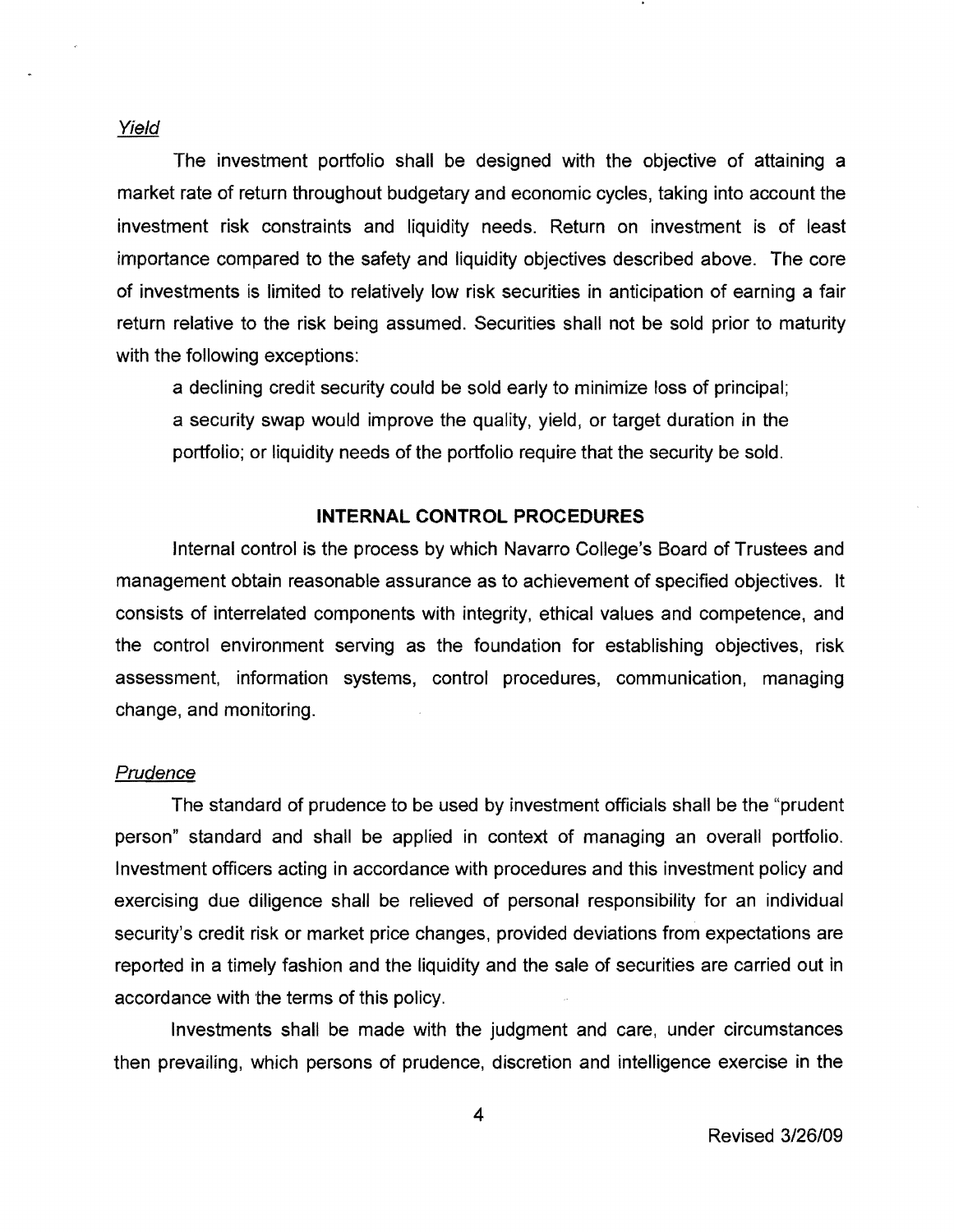management of their own affairs, not for speculation, but for investment, considering the probable safety of their capital as well as the probable income to be derived.

# Ethics and Conflicts of Interest

Officers and employees involved in the investment process shall refrain from personal business activity that could conflict with the proper execution and management of the investment program, or that could impair the ability to make impartial decisions. Employees and investment officials shall disclose any material interests in financial institutions with which they conduct business. They shall further disclose any personal financial/investment positions that could be related to the performance of the investment portfolio. Employees and officers shall refrain from undertaking personal investment transactions with the same individual with whom business is conducted on behalf of their entity. An investment officer who has a personal business relationship with any entity seeking to sell an investment to Navarro College or who is related in the second degree by marriage (affinity) or blood relations (consanguinity) to an individual seeking to sell an investment to Navarro College is required to file a statement disclosing the relationship with the Texas Ethics Commission and the Navarro College Board of Trustees.

# Delegation of Authority

Authority to manage the investment program is granted to the Vice-President for Finance and Administration and derived responsibility for the operation of the investment program is hereby delegated to the Investment Officer. No person may engage in an investment transaction except as provided under the terms of this policy and its procedures. The Investment Officer shall be responsible for all transactions undertaken and shall establish a system of controls to regulate the activities of subordinate officials.

## Quality and Capability of Investment Management: Training

Each member of the Board of Trustees, the President, and its investment officers shall attend at least one training session, provided by the Texas Higher Education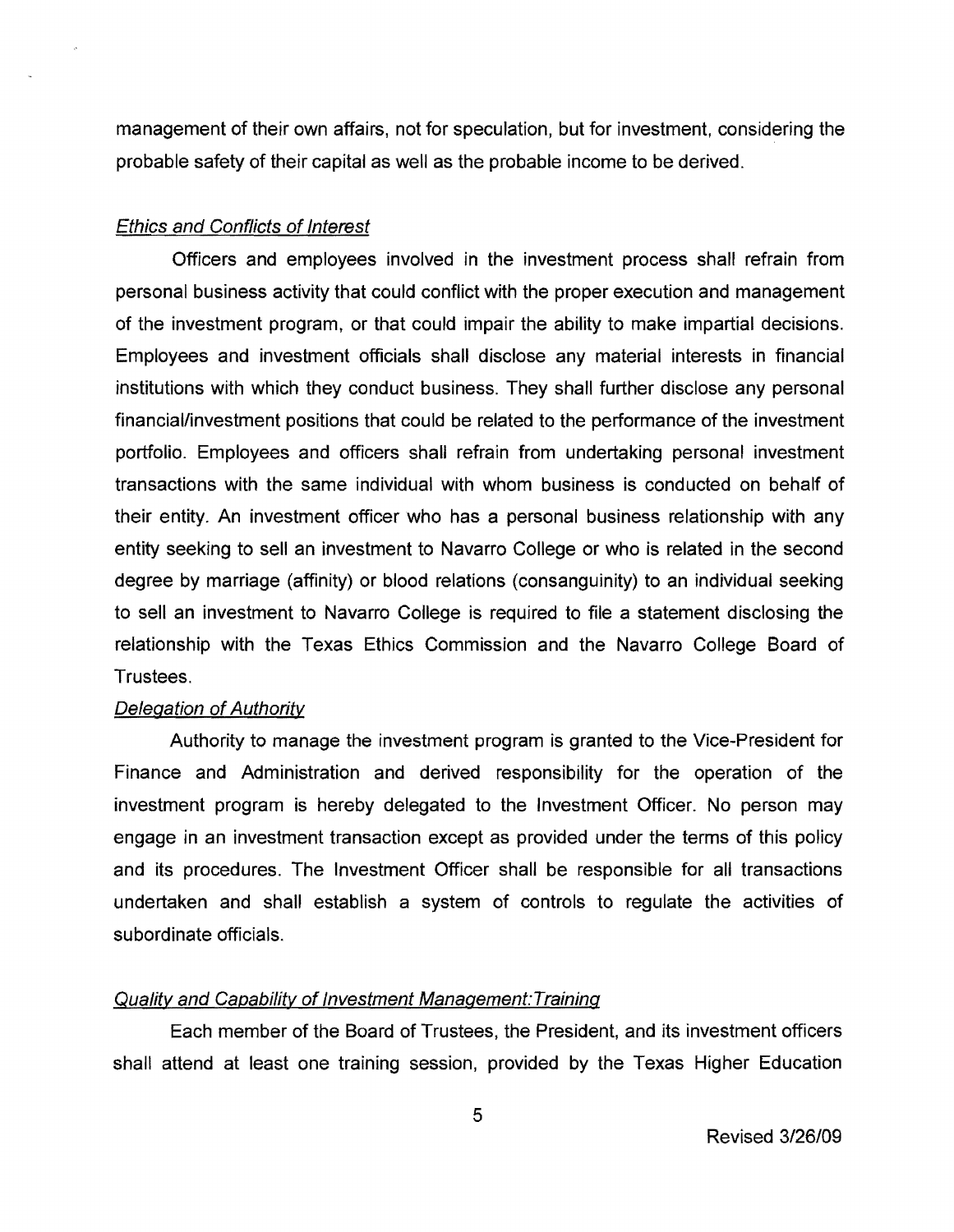Coordinating Board, relating to the person's responsibilities under the Public Funds Investment Act within six months after taking office or assuming duties. The training must include education in: investment controls, security risks, market risks, and compliance with the Public Funds Investment Act.

The investment officers shall attend a training session not less than once in a two-year period and may receive training from any independent source such as Texas Higher Education Coordinating Board, other governmental agencies, or non-profit organizations. The investment officers shall prepare a report on the Public Funds Investment Act and deliver it to the Board no later than the  $180<sup>th</sup>$  day after the last day of each regular session of the legislature.

#### **SAFEKEEPING AND CUSTODY**

#### Authorized Financial Dealer and Institution

A list will be maintained of financial institutions authorized to provide investment services. In addition, a list will also be maintained of approved security broker/dealers selected by credit worthiness. These may include "primary" dealers or regional dealers. An annual review of the financial condition and registration of qualified bidders will be conducted.

For fiscal year 2008-09, the Board approves Corsicana National Bank and Trust as its primary dealer for purchase of securities and all financial institutions servicing the College service area as banks for purchase of certificates of deposit and other interest bearing accounts if the institution can provide appropriate deposit insurance and/or pledged collateral or surety bonds.

The College will solicit at least three (3) competitive quotes when it purchases Certificates of Deposit and similar investments. The primary depository bank has provided a "floor" rate for these investments. Competitive rates will be solicited by telephone from at least two other financial institutions before a Certificate or similar investment is purchased. A bid file will be maintained of those bids. The institution providing the best rate in the opinion of the investment officers will be selected.

6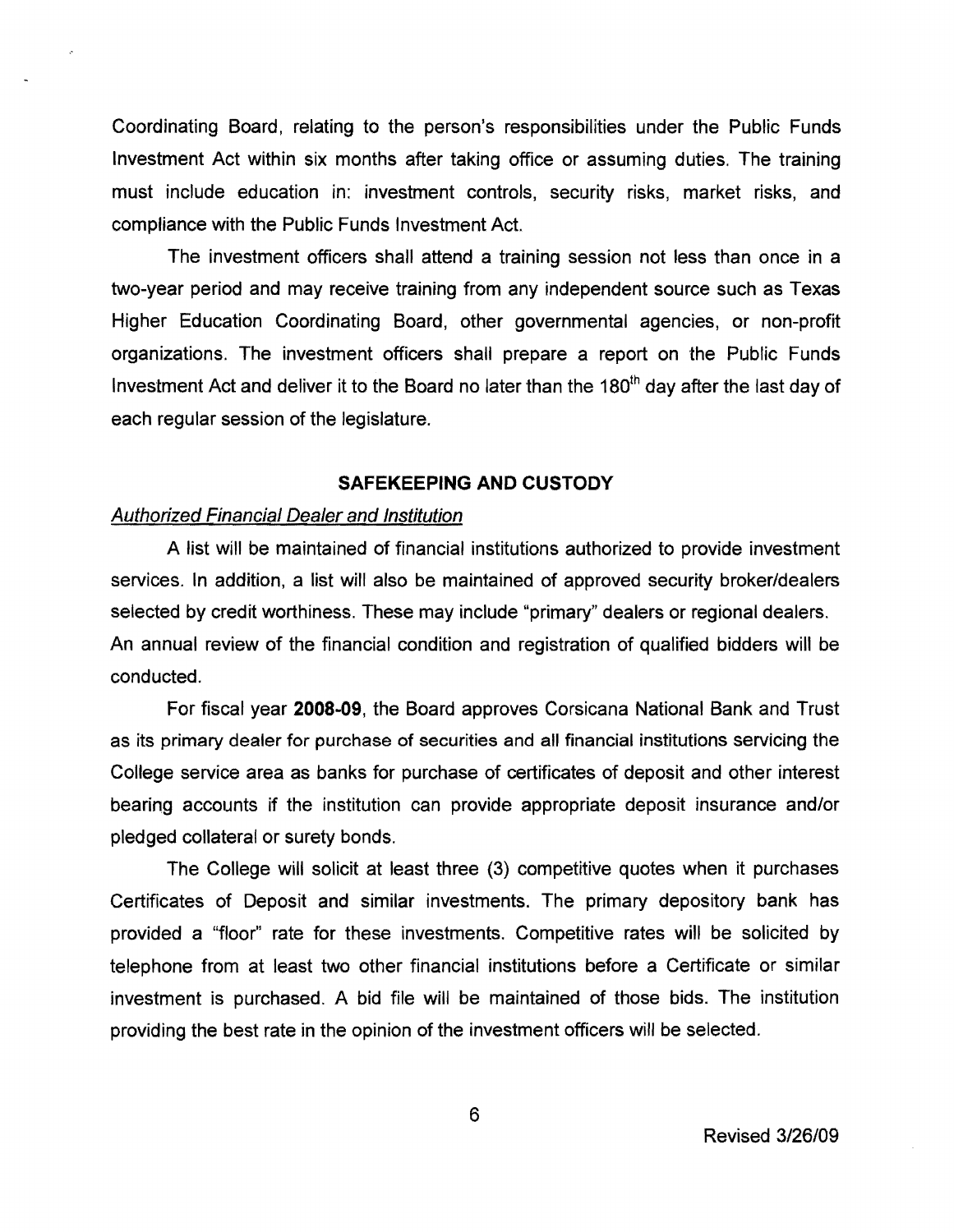The Investment Officer is responsible for establishing and maintaining an internal control structure designed to ensure that the assets of Navarro College are protected from loss, theft or misuse. The internal control structure shall be designed to provide reasonable assurance that these objectives are met. The concept of reasonable assurance recognizes that (1) the cost of the control should not exceed the benefits likely to be derived; and (2) the valuation of costs and benefits requires estimates and judgements by management.

Accordingly, the President shall establish a process of annual independent review by an external auditor to assure compliance with policies and procedures. The internal controls shall address the following points:

- a. Control of collusion. Collusion is a situation where two or more employees are working in conjunction to defraud their employer.
- b. Separation of transaction authority from accounting and record keeping. By separating the person who authorized or performs the transaction from the people who record or otherwise account for the transaction, a separation of duties is achieved. All investment transactions will be settled on a delivery versus payment basis with the exception of investment pools and mutual funds.
- c. Custodial safekeeping. Securities purchased from any bank or dealer including appropriate collateral (as defined by State law) shall be placed with an independent third party for custodial safekeeping.
- d. Avoidance of physical delivery securities. Book entry securities are much easier to transfer and account for since actual delivery of a document never takes place. Delivered securities must be properly safeguarded against loss or destruction. The potential for fraud and loss increases with physically delivered securities.
- e. Clear delegation of authority to subordinate staff members. Subordinate staff members must have a clear understanding of their authority and responsibilities to avoid improper action. Clear delegation of authority also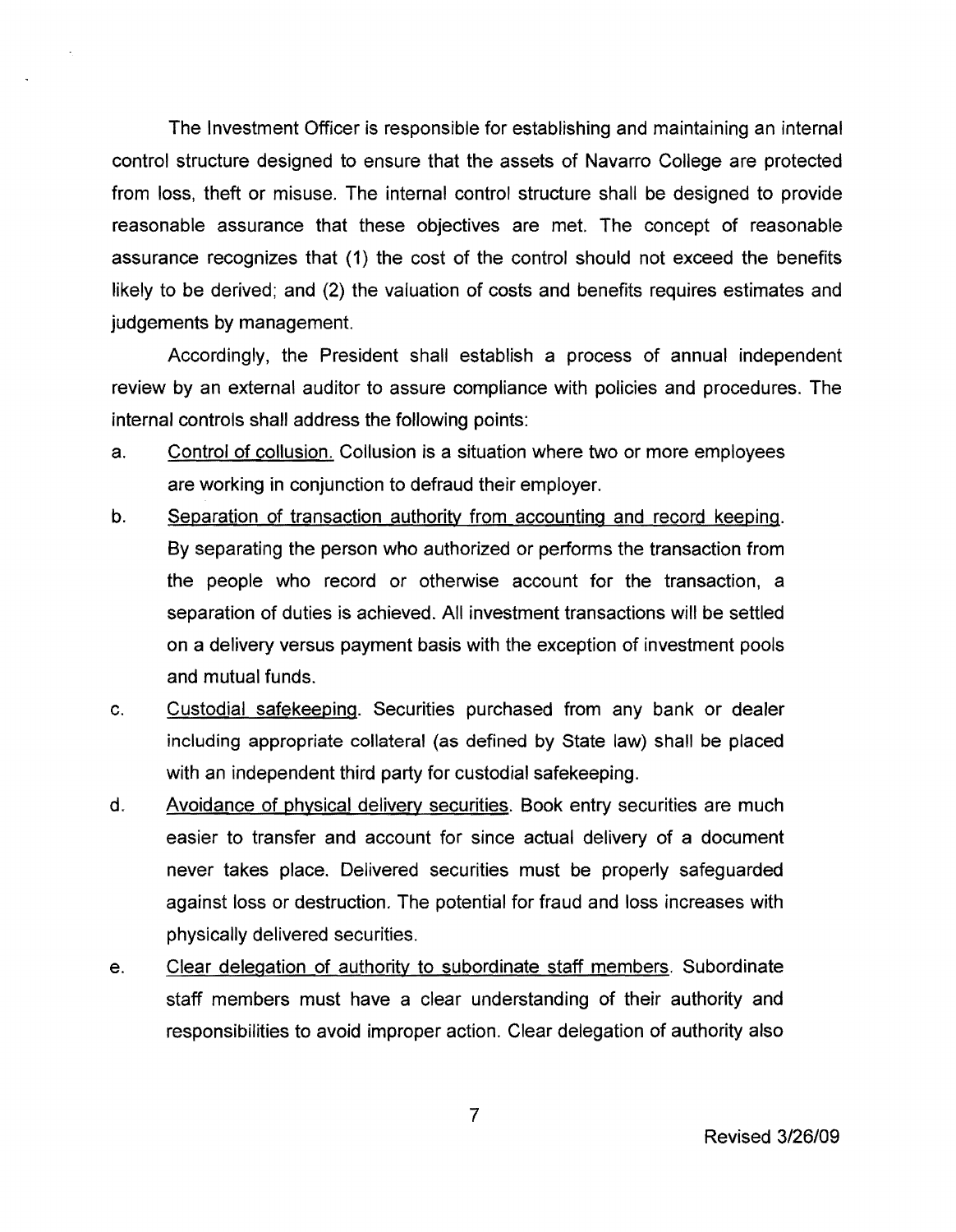preserves the internal control structure that is contingent on the various staff positions and their respective responsibilities.

# **SUITABLE AND AUTHORIZED INVESTMENTS**

#### Investment Tvpes

The following investments will be permitted by this policy:

- a. U.S. Government obligations such as Treasury Bills, Treasury Notes, Treasury Bonds, Discount Notes and Debentures
- b. U.S. Government agency obligations such as Farm Credit System, Farmers Home Administration, Federal Home Loan Bank, Federal Home Loan Mortgage Corporation, Government National Mortgage Association, Small Business Administration, Student Loan Marketing Association; and Tennessee Valley Authority
- c. Certificates of deposit
- d. Savings and loan association deposits
- e. Prime commercial paper that has a stated maturity of 270 days or less and is rated not less than A-1 or P-1 by at least two nationally recognized credit rating agencies.
- f. Investment-grade obligations of state, local governments, and public authorities

The following investments are not authorized by this policy:

Obligations whose payment represents the coupon payments on the outstanding principal balance of the underlying mortgage-backed security collateral and pays no principal;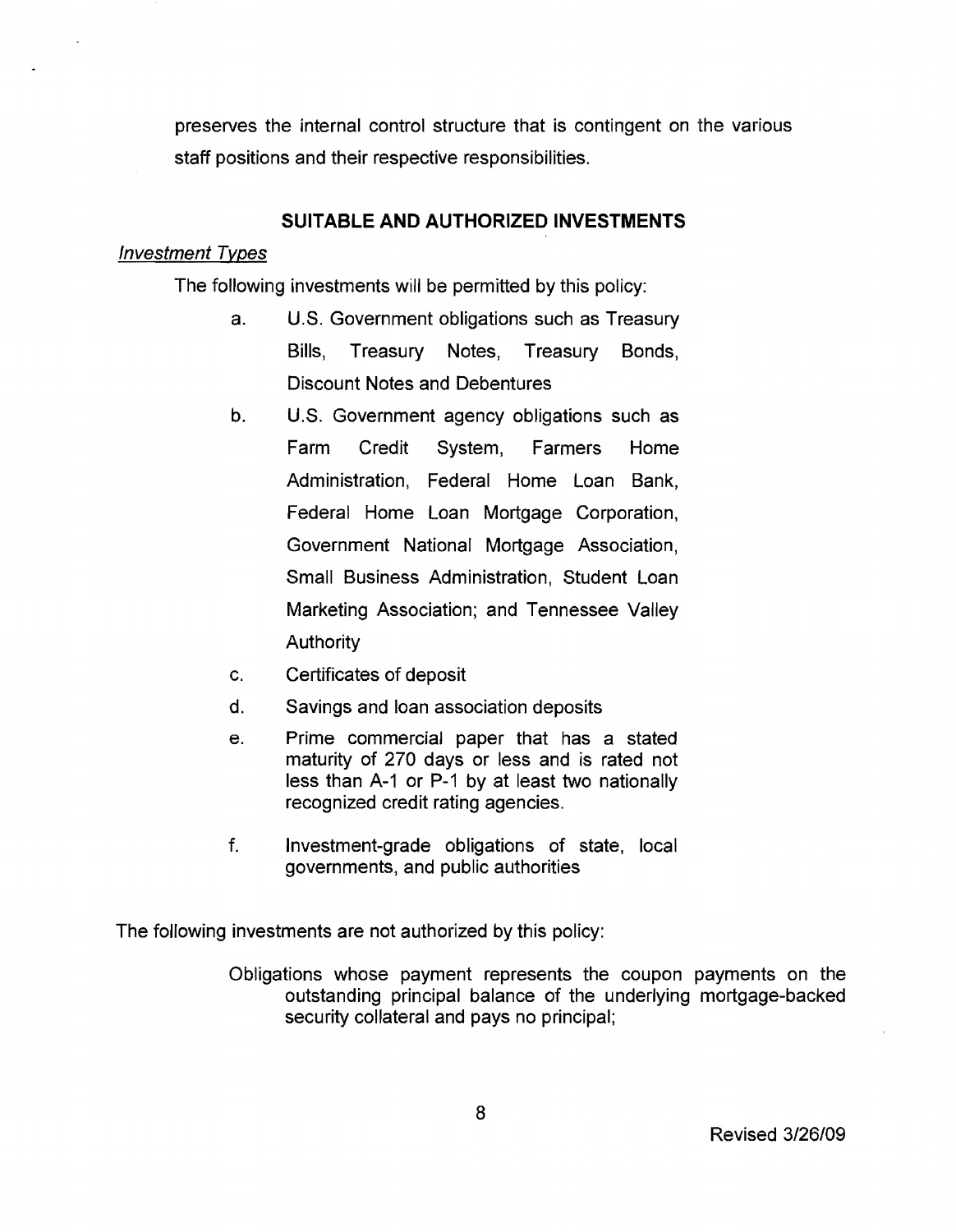- Obligations whose payment represents the principal stream of cash flow from the underlying mortgage-backed security collateral and bears no interest;
- Collateralized mortgage obligations that have a stated final maturity date of greater than 10 years; and
- Collateralized mortgage obligations the interest rate of which is determined by an index that adjusts to opposite to the changes in a market index.

# **Collateralization**

In accordance with state law, full collateralization will be required on certificates of deposit and cash held in the College's depository bank. Collateralization of certificates of deposit and cash balances will be in accordance with Chapter 2257 of Vernon's Texas Codes Annotated. The total value of eligible collateral to secure the College's deposit of public funds must be in an amount not less than the amount of public funds increased by the amount of any accrued interest. The value of investment security shall be its market value.

Investment securities to collateralize deposits of Navarro College shall be U.S. Government debt obligations, U.S. Agency debt obligations, State of Texas, local municipalities and district debt obligations. All investment securities will be held at the Federal Reserve Bank, the Federal Home Loan Bank or at a third party bank as approved by the College.

All substitution of security collateral shall be approved by the Investment Committee composed of the Vice-President for Finance and Administration, the Business Manager, and the Comptroller.

In accordance with H.B. 3459, the College requires the collateral pledged on mortgage backed securities pledged to the District be in an amount of not less than **110%** of the market value of the securities.

Navarro College depository banks shall maintain a separate, accurate and complete record relating to pledged investment security, a deposit of public funds and a transaction related to a pledged investment security. It is the College's responsibility to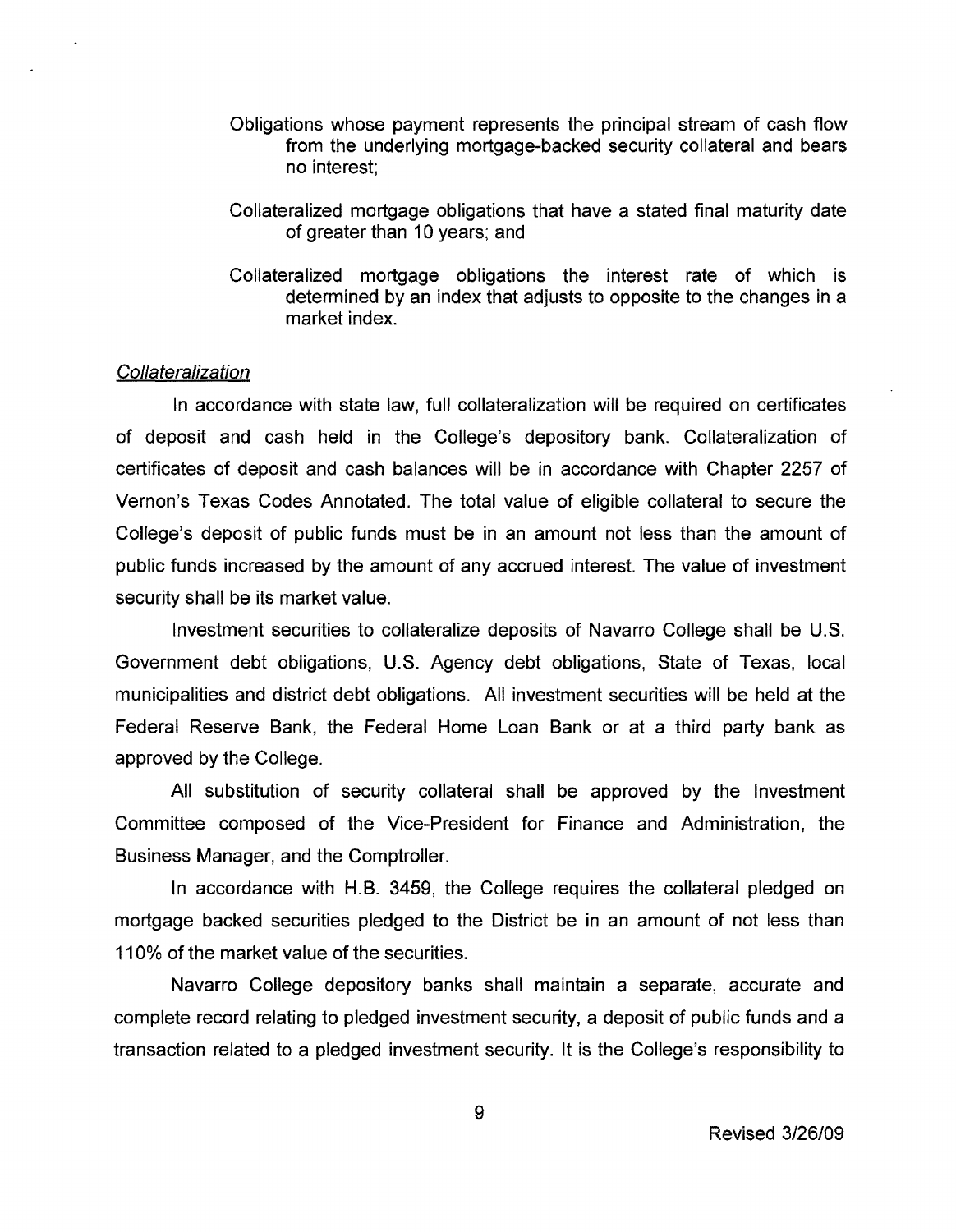inform the depository banks of any significant change in the amount of activity of its deposits.

According to Section 2257.048 of the Government code, a security interest arises out of a depository's bank pledge at the time that the custodian identifies the pledge of the security on it's books and records and issues the trust receipt.

# **INVESTMENT STRATEGY**

#### **Diversification**

The investments will be diversified by security type and maturity. The buy and sell decisions in regard to investments entered into the portfolio will be made by the investment team. The investment team shall be composed of the Vice-President for Finance and Administration and the Business Manager.

Buy and sell decisions will be primarily influenced by cash flow in each of the respective funds listed previously. The fundamental investment strategy of Navarro College will be to buy an investment and hold it until its maturity. However, because of changes in market conditions and changes in anticipated cash flow there may be instances where decisions will need to be made to liquidate the investment prior to its maturity.

When the investment team makes decisions in regard to purchasing securities for the portfolio, the team must interpret the interest rate cycle and may choose to make relatively long term purchases for the purpose of "locking in" a favorable interest rate or choose to make shorter term purchases if they anticipate interest rates to be more favorable in the future.

The investment team is given the responsibility for putting into place an investment portfolio which serves the College's financial requirements and also attempts to protect the College against market condition changes. It is the intent of this document to give the investment team the latitude to purchase investments within the scope outlined and to change strategies within the confines of the stated objectives of this policy.

10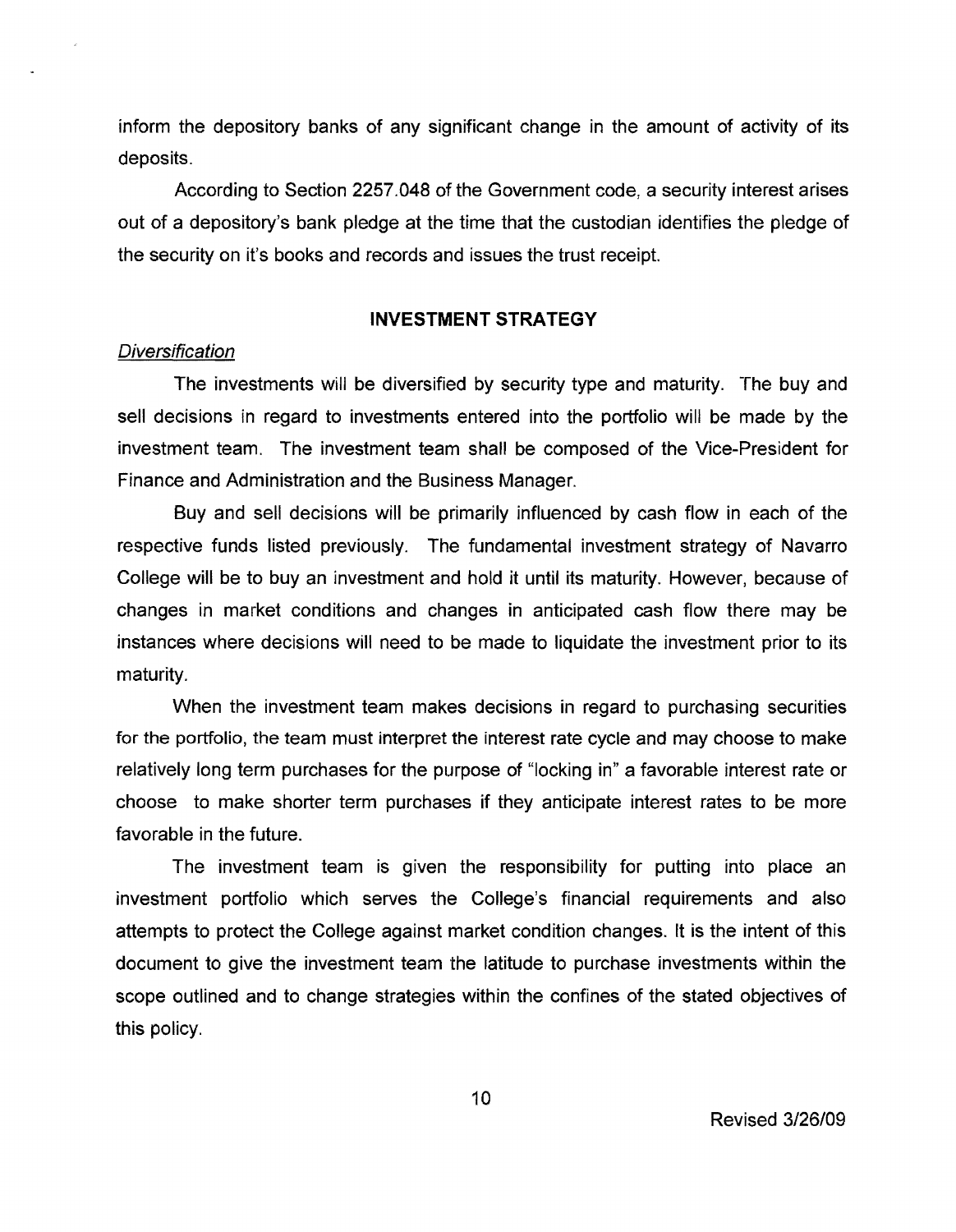#### Maximum Maturities

Navarro College will normally limit final maturities on any securities to five years or less. To the extent possible, Navarro College will attempt to match its investments with anticipated cash flow requirements. Unless matched to a specific cash flow, Navarro College will not directly invest in securities maturing more than 'five (5) years from the date of purchase. The Investment Officer will analyze each fund and determine what the appropriate average weighted maturity of the portfolio should be.

The following funds will require investments that are shorter term in maturities. These funds will require investments that generally mature in one year or less:

> Educational and General Fund Plant Fund Auxiliary Enterprises Fund Agency Fund

Smaller amounts of the above funds may be invested for longer than one year if this investment is consistent with cash flow requirements. The following funds will normally allow for maturities of longer than one year:

# Debt Service Fund Student Financial Aid Fund

The Investment Officer will provide for a diversified maturity schedule for all investments. In addition, diversification of security types, i.e. Federal Home Loan Mortgage Notes, U. S. Treasury Bills, etc., is required. For Agency securities, normally no more than ten percent (10%) of the total portfolio shall be in one type of security issued by one agency. There is no restriction on U.S. Treasury Notes.

# **REPORTING**

#### Methods

The Investment Officer shall prepare an investment report at least quarterly, including a succinct management summary that provides a clear picture of the status of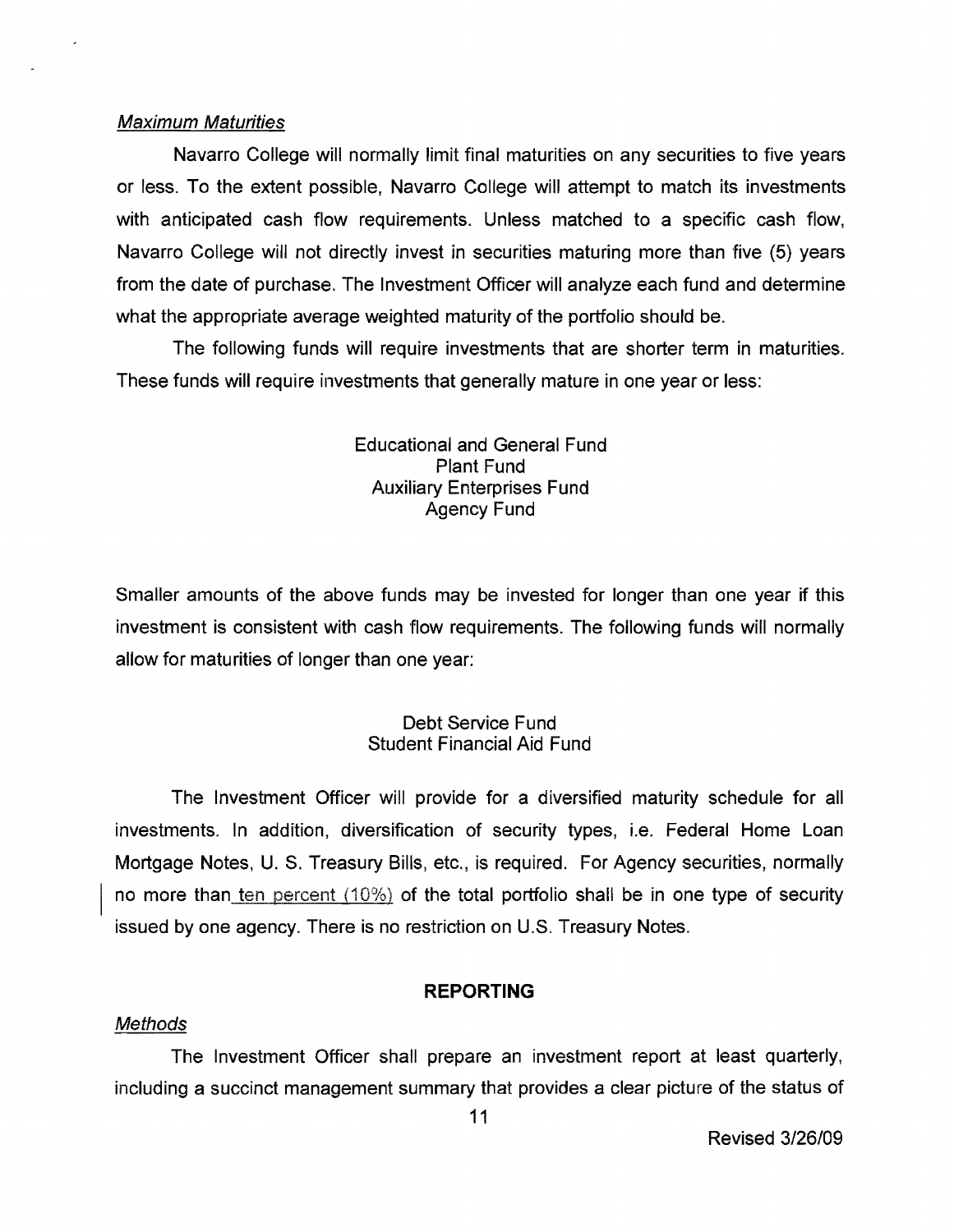the current investment portfolio and transactions made over the last quarter. This management summary will be prepared in a manner which will allow Navarro College to ascertain whether investment activities during the reporting period have conformed to the investment policy. The report should be provided to the President and the Board of Trustees. The report must:

- a. describe in detail the investment position of Navarro College on the date of the report;
- b. be prepared jointly by all investment officers of Navarro College;
- c. be signed by the Investment Officer and Deputy Investment Officer;
- d. contain a summary statement of each pooled fund group that includes the:
	- 1. beginning market value for the reporting period;
	- 2. additions and changes to market value during the period;
	- 3. ending market value for the period;
- e. state the book value and market value of each separately invested asset that has a maturity date;
- f. state the account or fund or pooled group fund for which each individual investment was acquired; and
- g. state the compliance of the investment portfolio with Navarro College's investment policy, investment strategy and the provision of the Public Funds Investment Act as amended.
- h. be posted to the Navarro College website in accordance with State Auditor's Office requirements.

In accordance with H.B. 2799, there will be a formal annual review of the quarterly reports by an independent auditor with results reported to the governing body. The auditors should also report assurances regarding compliance with the Public Funds Investment Act.

# Performance Standards

The investment portfolio will be managed in accordance with the parameters specified within this policy. The portfolio should obtain a market average rate of return during a market/economic of stable interest rates. Portfolio performance should be